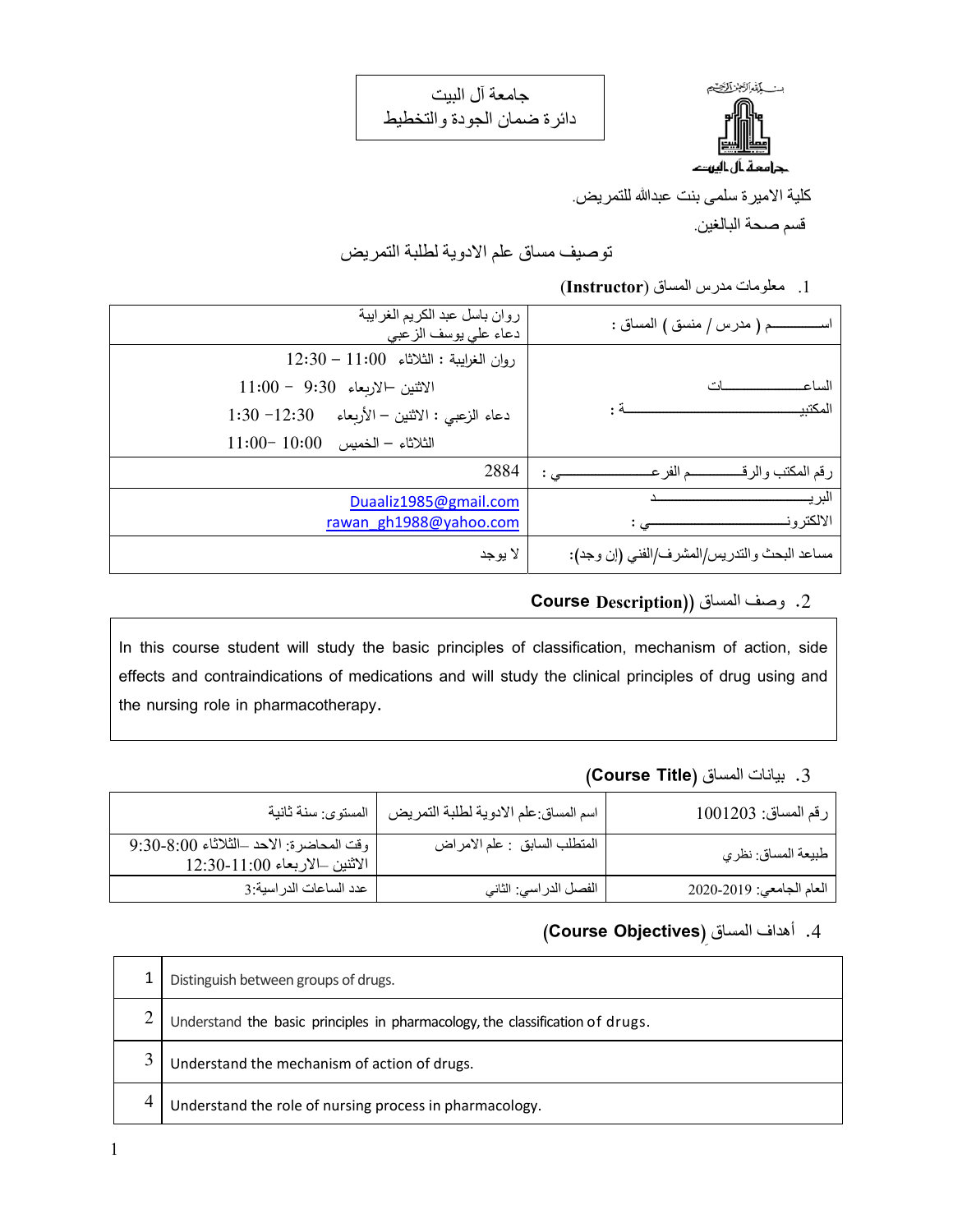# (**Intended Student Learning Outcomes)** ) التعلم مخرجات .5

(المعرفة والمهارات والكفايات)

يفترض بالطالب بعد دراسته لهذا المساق أن يكون قادرا على:

- Students should be able to distinguish between groups of drugs.
- Students should understand the basic principles in pharmacology, the classification of drugs.
- Students should understand the mechanism of action of drugs.
- Students should understand the role of nursing process in pharmacology.
- Student should gain thinking and analysis skills in pharmacology.

 Communication skills will be developed by encouraging student participation in discussion and asking questions.

| الموضـــــوع                                                                                          | الأسبوع       |
|-------------------------------------------------------------------------------------------------------|---------------|
| orientation<br>Introduction-pharmacokinetics.                                                         | الأول         |
| Introduction -pharmacokinetics.<br>Introduction -pharmacodynamics.                                    | الثاني        |
| Drugs acting on CNS-opioids<br>Drugs acting on CNS-anesthetics                                        | الثالث        |
| Drugs acting on CNS- antiepileptics<br>Drugs acting on CNS -hypnotics                                 | الرابع        |
| Drugs acting on CNS –antidepressants<br>Drugs acting on CNS - Antipsychotics                          | الخامس        |
| First exam<br>Drugs acting on ANS-introduction and adrenergics agonist                                | السادس        |
| Drugs acting on ANS- adrenergic antagonist<br>Drugs acting on ANS: Cholinergic agonist and antagonist | السابع        |
| Drugs of CVS: Drugs used for BP.<br>Drugs of CVS: Diuretics                                           | الثامن        |
| Drugs of CVS: dysarrythmia<br>Drugs of CVS: Drugs used for HF                                         | التاسع        |
| Drugs of CVS: Antianginal<br>Drugs of CVS: Anticoagulants                                             | العاشر        |
| Drugs of CVS: Antilipimic<br>Second exam                                                              | الحادي عشر    |
| Drugs used to treat asthma and respiratory system<br>Endocrine system: thyroid and adrenal gland.     | الثاني عشر    |
| Endocrine system : insulin and DM<br>Antibiotics-Introduction                                         | الثالث عشر    |
| Antibiotics 1<br>Antibiotics 2                                                                        | الرابع العاشر |

#### .6 محتوى المساق (**Content Course**(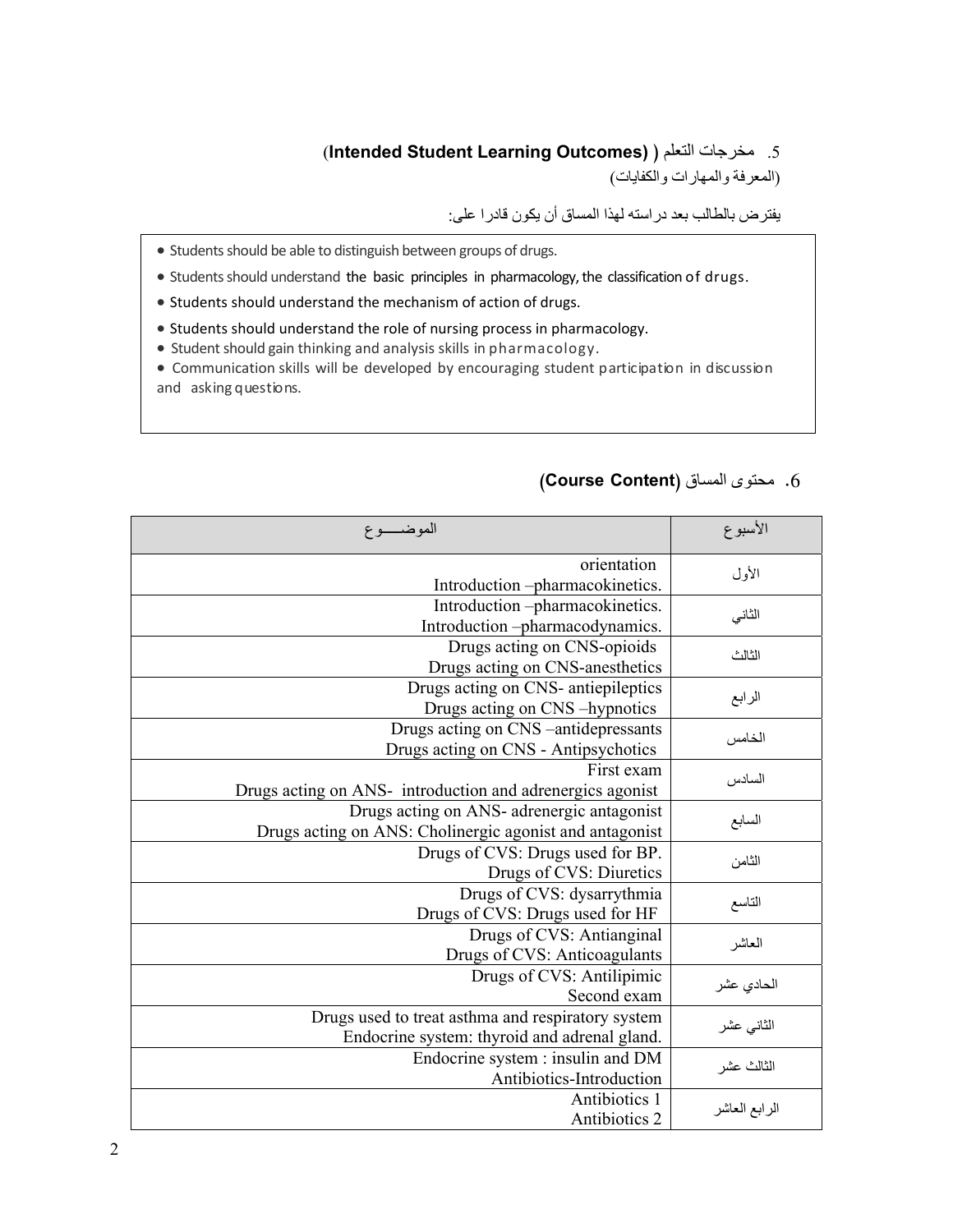| Antifungal<br>Antiparasites-antivirals             | الخامس العاشر |
|----------------------------------------------------|---------------|
| Anti-inflammatory drugs<br>Drugs affecting the GIT | السادس عشر    |

### .7 استراتيجيات التعليم والتعلم وطرق التقويم

#### **(Teaching and learning Strategies and Evaluation Methods)**

| نوع النقويم/القياس<br>(امتحان/عروض صفية/مناقشة/واجبات) | أنشطة التعلم                    | استر اتيجيات التدر بس                         | مخرجات التعلم                                                                                | د مع           |
|--------------------------------------------------------|---------------------------------|-----------------------------------------------|----------------------------------------------------------------------------------------------|----------------|
| <b>Discussion-</b> assignments                         | -Case<br>discussion<br>- videos | Power point<br>presentation and<br>discussion | Distinguish<br>between<br>groups of drugs.                                                   | Ι.             |
| <b>Discussion-</b> assignments                         | -Case<br>discussion<br>- videos | Power point<br>presentation and<br>discussion | Understand the basic<br>principles<br>in<br>pharmacology,<br>the classification of<br>drugs. | $\overline{2}$ |
| <b>Discussion-</b> assignments                         | -Case<br>discussion<br>- videos | Power point<br>presentation and<br>discussion | Understand<br>the<br>mechanism of action<br>of drugs.                                        | 3              |
| <b>Discussion-</b> assignments                         | -Case<br>discussion<br>- videos | Power point<br>presentation and<br>discussion | Understand the role<br>of nursing process in<br>pharmacology.                                | $\overline{4}$ |

#### .8 تقييم الطلبة (**(Assessment**

| توزيع الدرجات لكل أسلوب | توقيت التقييم             | الأساليب المستخدمة          |
|-------------------------|---------------------------|-----------------------------|
|                         | خلال الفصل                | الفصل: (تقرير، وظائف، حضور) |
| 25 علامة                | الأسبوع الرابع            | 2–امتحان تحريري أول         |
| 25 علامة                | الأسبوع السابع            | 2–امنحان تحريري ثاني        |
| 50 علامة                | أسبوع الامتحانات النهائية | 3–امتحان تحريري نهائي       |

# .9 الكتاب المقرر ( **Book Text**(

| Lippincott illustrated review in pharmacology      | المرجع الرئيس            |
|----------------------------------------------------|--------------------------|
| Richard A. Harvey                                  | المؤلف                   |
| <b>Wolters Kluwer</b>                              | الناشر                   |
| 2012-2015                                          | السنة                    |
| 5 <sup>th</sup> edition OR 6 <sup>th</sup> edition | لطنعة                    |
|                                                    | الموقع الالكتروني للمرجع |